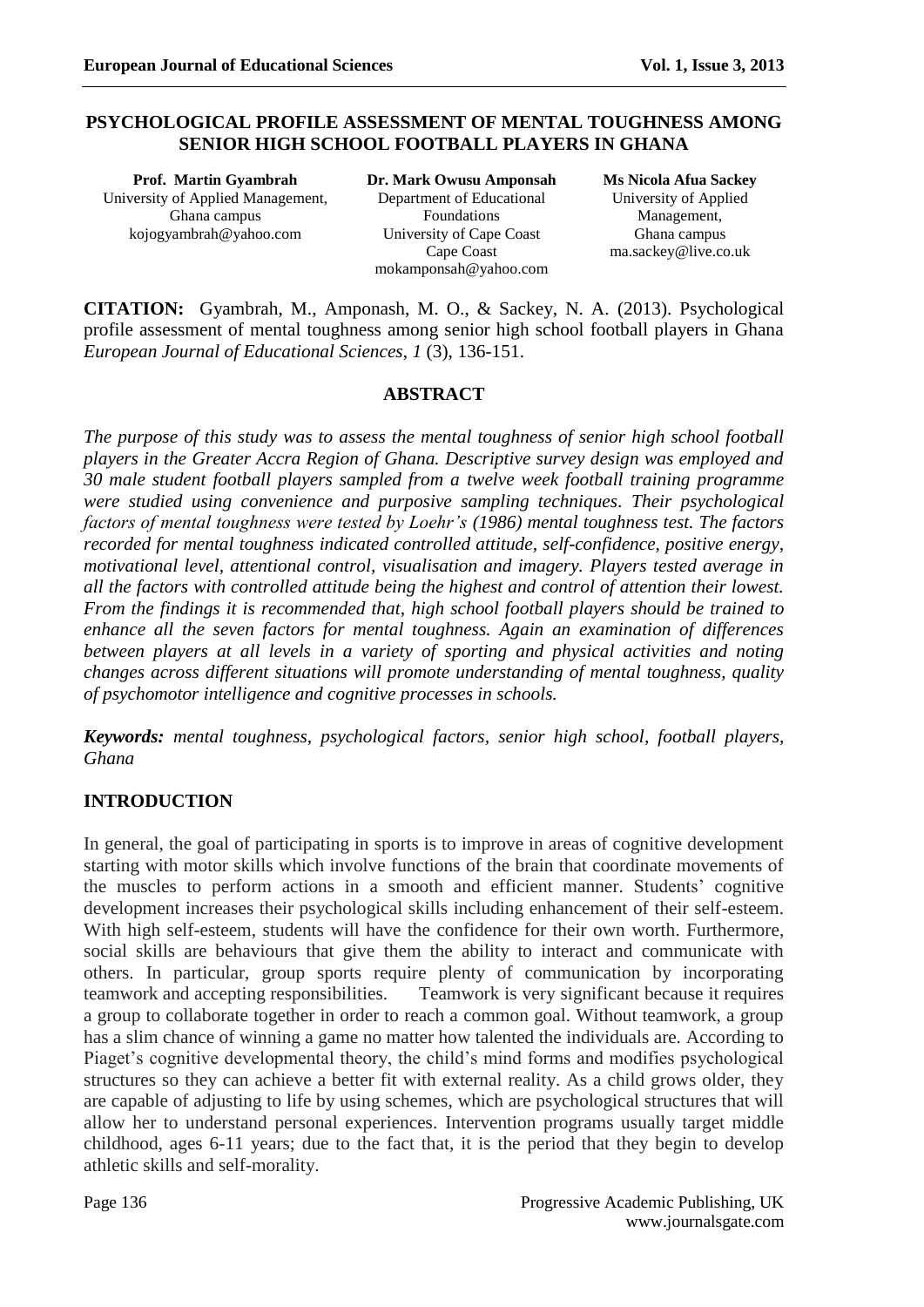Football is one of the most significant current discussions in sports today and is one of the most successful sports in the world. A quality game needs quality players, and mental toughness plays a key role in achieving success in every game played (Bull & Shambrook, 2004).

#### **ATTRIBUTES OF MENTAL TOUGHNESS**

The concept of mental toughness has recently attracted significant attention from school and sport psychology researchers attempting to understand how psychological factors can underpin success in sport (Bull, Shambrook, James, & Brooks, 2005; Gucciardi, Gordon, & Dimmock, 2007; Jones, Hanton, & Connaughton, 2007). It's widely accepted by coaches and athletes that mental toughness is the most important psychological characteristic that determines athletic success. Loehr (1986) reported both athletes and coaches admitted that at least fifty percent of success is due to psychological factors that reflect mental toughness. Acknowledging the essential need of mental toughness, coaches have come to agree that mental toughness is a factor that could determine the success of an athlete (Gould, Hodge, Peterson & Petlichkoff, 1987) and it is also seen as an important element that could shape a successful athlete to be a champion (Norris, 1999). A factor often associated with successful performance in competition is mental toughness. Mental toughness can be considered as a mental skill factor. Some research findings have identified mental skills as a psychological construct that distinguishes between more and less successful performance across a number of sports. Athletes who demonstrate peak performance in sports follow a set of mental processes that allow them to produce excellent results consistently (Dalloway, 2008). To perform at a level that matches their potential, athletes need to understand their mental strengths and weaknesses. Consistency in performance, rate of athletic development, the joy and sense of achievement from athletic performance and competition are enhanced by awareness of one's mental strengths and weaknesses. Therefore, the use of mental training serves as a powerful technique in reaching a high level of mental toughness (Lefkowits & McDuff, 2002).

Despite widespread agreement on the importance and benefits of mental toughness and calls to identify psychological attributes that create champions, high quality research into mental toughness is limited (Middleton, Marsh, Martin, Richards & Perry, 2005). A clear definition for mental toughness is still being researched. Most recently, Jones, Hanton and Connaughton (2002) conducted a qualitative study of elite athletes, aiming to define mental toughness and to determine the essential attributes required to be a mentally tough performer. The definition that emerged from their analysis concluded that:

Mental toughness is having the natural or developed psychological edge that enables you to:

- 1. generally cope better than your opponents with the many demands (competition, training, lifestyle) that sport places on a performer; and,
- 2. specifically, be more consistent and better than your opponents in remaining determined, focused, confident, and in control under pressure (p.209)

The definition is important for a number of reasons. It suggests that mental toughness is something that can be developed. It also suggests that mental toughness has a competitive aspect. For instance, players who are mentally tough will be able to cope better than opponents, or be more consistent than opponents. Finally, mentally tough players need to be able to cope with a variety of demands that are placed on them and not just those that are performance-related (Middleton et al., 2005). Their definition of mental toughness has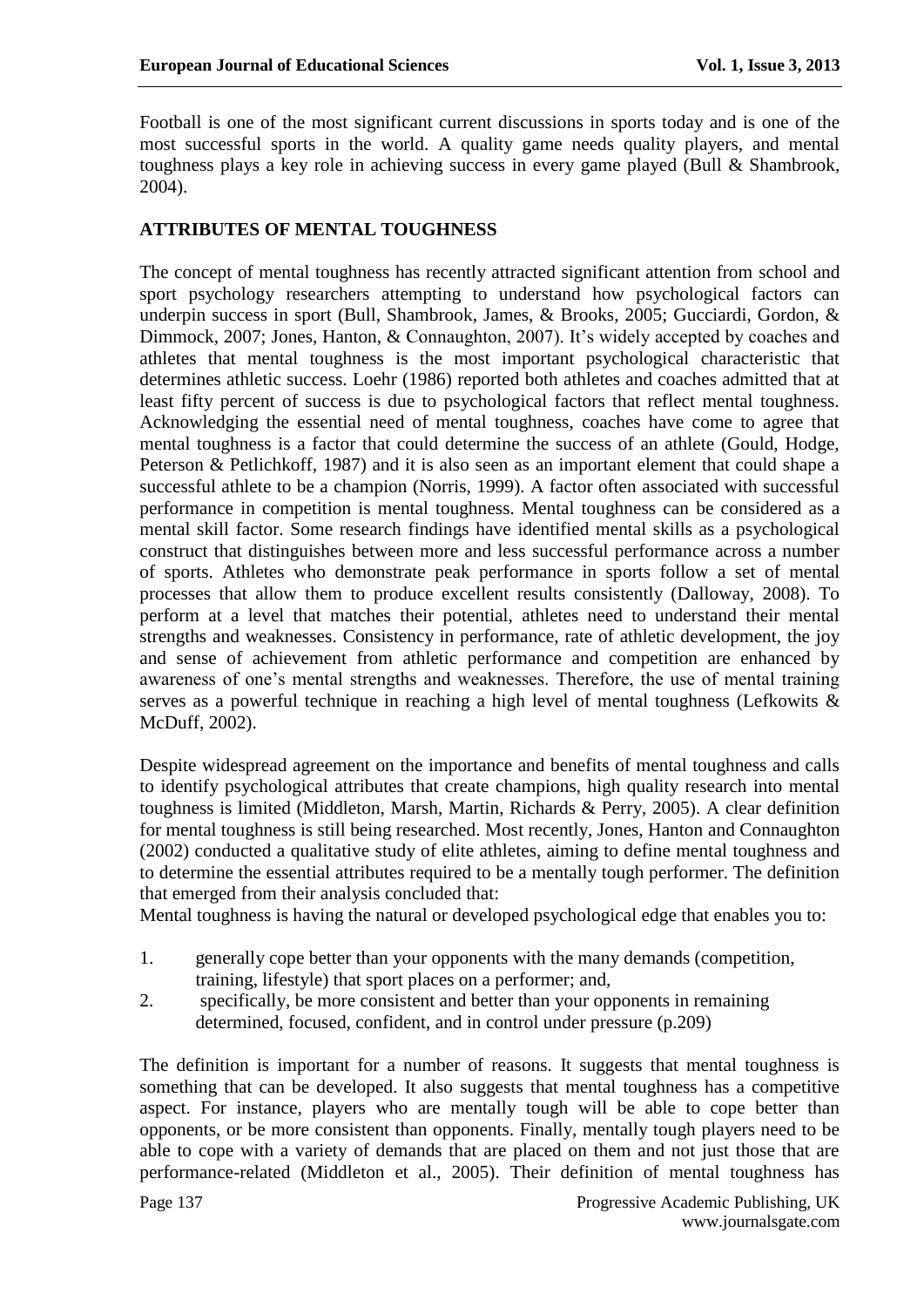subsequently received support from research involving Olympic champions (Jones, Hanton & Connaughton 2007), as well as sport-specific samples that is, football players (Thelwell, Weston, & Greenless, 2005). According to the latter study, Thelwell et al (2005) defined mental toughness as having the natural or developed psychological edge that enables athletes to cope better than their opponents with the many demands that sport places on the performer whether in competition, training or lifestyle. Particularly be more consistent and better than your opponents in remaining determined, focus, confident, and in control under pressure. It was also argued that mental toughness includes some form of outcome measure (e.g., psychological edge, coping better than opponents) where comparisons are made with opponents (Jones et al., 2002). Furthermore, the definition identifies that mentally tough athletes are not only able to cope and perform well under excessive pressure, but ability to have control over the varying demands placed on them in training and their personal life. Gucciardi, Gordon, and Dimmock (2008) proposed a different definition and framework of mental toughness, based primarily on their work with Australian Footballers. Using Personal Construct Psychology, they proposed that:

'Mental toughness in Australian Football is a collection of values, attitudes, behaviours, and emotions that enable you to persevere and overcome any obstacle, adversity, or pressure experienced, but also to maintain concentration and motivation when things are going well to consistently achieve your goals' (p.278).

It suggests that mentally tough players can use mental toughness attributes to help endure and perform well during adverse situations, but they can also employ other attributes of mental toughness when the game is going well to keep them playing at their best. Although this definition was produced through work with Australian Footballers, it has been generalized to other sports including cricket (Gucciardi & Gordon, 2009) and soccer (Coulter, Mallett & Gucciardi, 2010). According to Middleton, Marsh, Martin, Richards, and Perry (2005) a dominant finding that emerged when interviewing participants, and also later when reviewing and analysing the interview statements, is that mental toughness seems to exist in the presence of or response to adversity. The types of adversity reported ranged greatly and includes things such as: something going wrong in a competition, high levels of performance pressure, physical pain associated with high level physical effort, competing through an injury, falling behind in a competition, and performing in bad conditions. Whilst the type of adversity can be quite different, the common trend in relation to mental toughness is the notion of overcoming the adversity. They concluded that mental toughness exists in relation to overcoming adversity. Based on these findings, Middleton et al (2005) defined Mental Toughness as, 'An unshakeable perseverance and conviction towards some goal despite pressure or adversity'.

They indicated moreover that, attaining mental toughness as so defined requires the presence of some or all of the twelve mental toughness components. They believed the strength of this definition is that it does not limit itself to what may be seen as the outcomes of mental toughness. One drawback that has been levelled at other researchers who have attempted to define mental toughness, is the tendency to confuse what mental toughness allows one to do, with what it actually is (Jones et al., 2002). The definition presented here, however, looks not only at what mental toughness is but also includes the actions of mental toughness (regarding, emotion management, perseverance, and task focus), and also the role of some of the factors that orient an individual to be mentally tough (such as self-belief, determination, commitment, attitude, and task familiarity).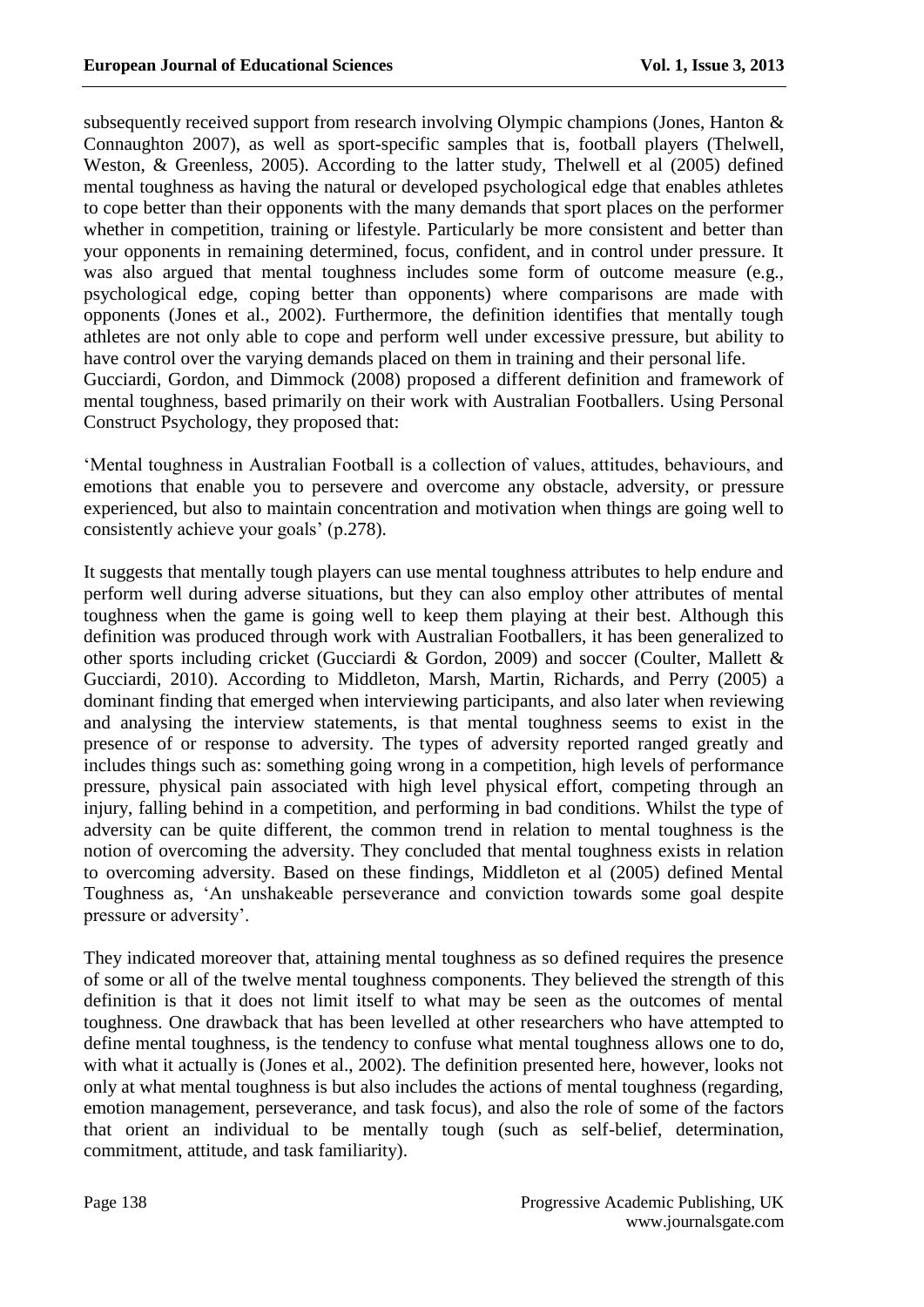Loehr (1995), who has worked with many top athletes over the last twenty years, suggests the following definition for toughness: 'Toughness is the ability to consistently perform toward the upper range of your talent and skill regardless of competitive circumstances'. Loehr goes on to describe four emotional indications of mental toughness; (a) emotional flexibility (the ability to handle different situations in a balanced or non-defensive manner), (b) emotional responsiveness (when one is emotionally engaged in the competitive situation, not withdrawn), (c) emotional strength (the ability to handle great emotional force and sustain fighting spirit no matter what the circumstances), and (d) emotional resiliency (being able to handle setbacks and recovering quickly from them). Like other aspects of mental toughness, he suggests that these skills can be learned. For some of the football players it may come more easily than for others. However, for many players, there is often room for improvement. In the early stages, Loehr (1982) suggested that mental toughness was the reaction from the athlete's ability to use their energy positively when facing a crisis and a positive behaviour when facing challenges. In 1986, Loehr's research gave a detailed explanation on mental toughness. This particular theory emphasized on the importance of emotional control and stability to achieve an ideal state or what is known as 'Ideal Performance State'. Specifically, the mental toughness attributes include;

- 1. self-confidence (i.e. belief that one can perform well and be successful)
- 2. negative energy control (i.e. to cope with negative emotions such as fear, anger, frustration and temper for achieving success)
- 3. attention control (i.e. stay focused and to perform well)
- 4. visualization and imagery control (i.e. creating positive mental images)
- 5. motivation level (i.e. the energy and willingness to persevere),
- 6. positive energy control (i.e. energized with fun, joy, and satisfaction)
- 7. attitude control (i.e. habits of thought and unyielding).

According to Loehr (1986), the psychological factors in his theory are related to each other and influence the athletes' level of mental toughness. Before coaches can observe mentally tough attributes in their players, they must establish a definition of the attributes that make up the term. Only then will the coach be able to produce an instrument that will help him (or her) recognize the mental strengths and weaknesses of their athletes and to design their training programs to fit the needs of their individual athletes and teams.

Coulter, Mallet, and Gucciardi (2010), more recently defined Mental Toughness as: 'the presence of some or the entire collection of experientially developed and inherent values, attitudes, emotions, cognitions, and behaviours that influence the way in which an individual approaches, responds to, and appraises both negatively and positively construed pressures, challenges, and adversities to consistently achieve his or her goals.'

Three common components can be seen across the definitions of mental toughness. Firstly, mental toughness is important both in the athletes' sporting and non-sporting lives. Secondly, critical aspect of mental toughness includes consistently being better than your opponents, as well as repeatable and consistent high performance; and lastly, mental toughness appears to be a concept that is a combination of natural or inherent values, as well as developed or trainable abilities.

This study aims to assess mental toughness and its effects on performance and provide the platform needed to educate young football players and athletes in senior high schools and coaches in Ghana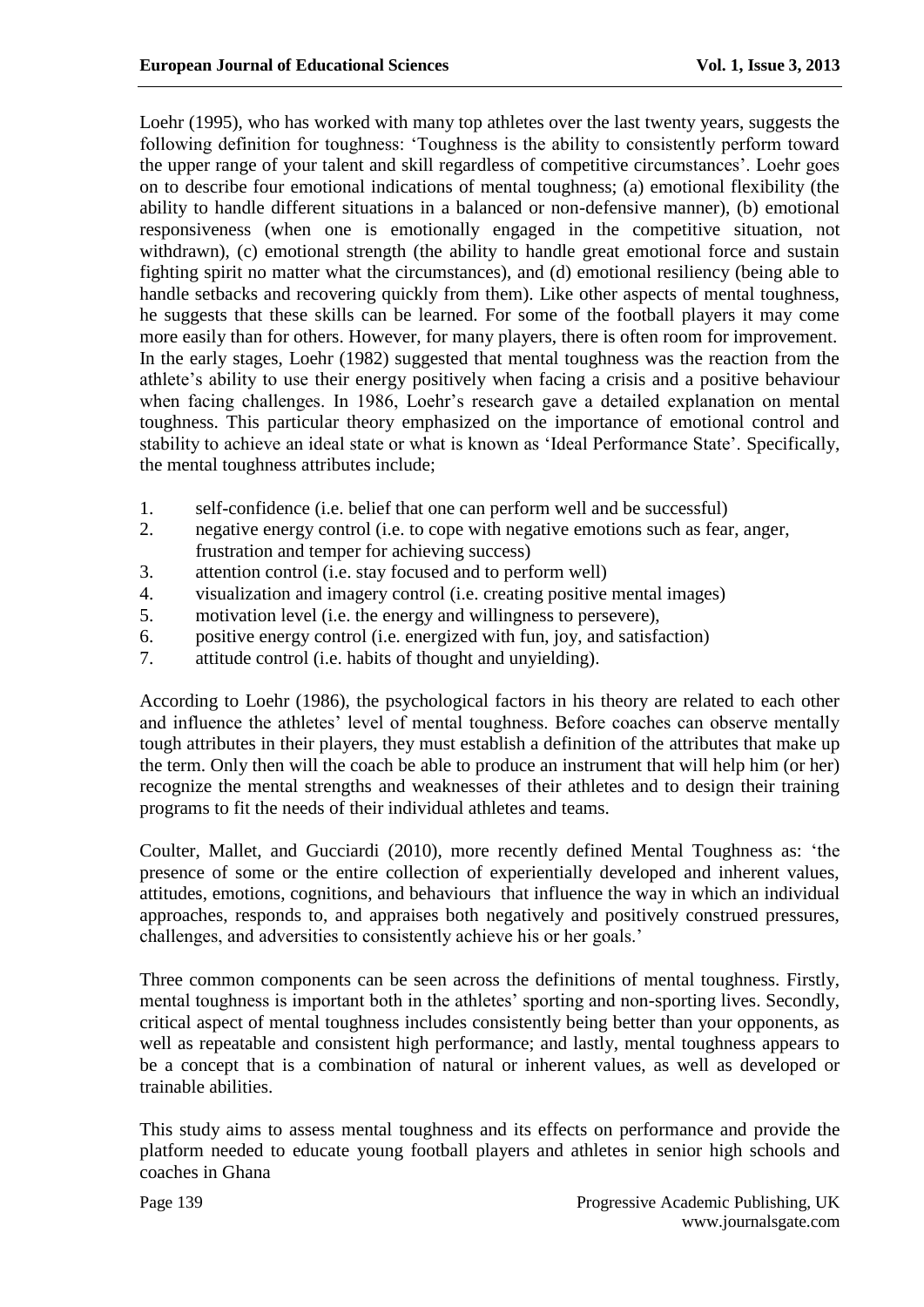#### **STATEMENT OF THE PROBLEM**

Mental toughness is an important skill to every athlete as this could help to prepare them when they are facing different situations in a tournament, and it is also directly related to the athletes' performance and achievement (Anderson, 1995; Eric, 2006). Connaughton, Wadey, Hanton and Jones (2008) argue that through increasing performer awareness and utilising psychological skills, performers could subsequently develop mental toughness. Further, Lane, Thelwell, Lowther and Devonport (2009) highlight that performers who are likely to utilise psychological skills, could also raise their emotional intelligence because they recognise the value of such practice.

Mental training is being increasingly recognized as an integral component of athletes' training. Relying solely on skills and craftsmanship has become inadequate in football, as players are continually exposed to external pressures and anxiety. Less-proficient athletes may be helped to learn, refine, and practice mental skills and strategies aimed at gaining personal control of weak states and improving psychophysical conditions that make performance easy (Sadeghi, Omar-Fauzee, Jamalis, As-Latif & Cheric, 2010). Therefore, whilst it has been suggested that mental toughness has a genetic component (Horsburgh, Schermer, Veselka, & Vernon, 2009), it is well accepted that athletes can acquire, and effectively learn to develop, and maintain mental toughness crucial for success (Bull, Shambrook, James, & Brooks, 2005; Jones, Hanton, & Connaughton, 2007; Thelwell, Weston, & Greenlees, 2005).

Football, like other sports requires not only a high level of physical performance but also mental training and mental skills (Junge, Dvorak, Rosch, Graf-Baumann, Chomiak & Peterson, 2000). In the early stages of the development of the studies on mental toughness in sport, many studies were conducted to seek the importance and the need of mental toughness (Goldberg, 1998; Hodge, 1994; Jones, et al., 2002; Loehr, 1982; 1986) to produce a champion. Unfortunately, there are little or no studies on mental toughness done in Ghana sports, and its effect on the performance of athletes. This term is not a familiar term used in TV discussions, newspaper statements or even debates when the performance of players in competition is discussed. Footballers and athletes in Ghana sports have had very little opportunity to go through any form of mental skills training because of lack of qualified personnel. Athletes are therefore likely to lack mental toughness, which in turn affects tactical discipline, attitude, attention control, and other mental toughness attributes. The study of mental toughness suggests that the athletes need to equip themselves with a package of a combined psychological skills starting in the early stage of involvement, training session, during and after a match (Jones et al., 2007). This could be a factor that could determine both their success and failure. Researchers and coaches do not know what kind of mental training can help football players more to increase the performance during competition and training (Barth & Zampel, 2004; Junge, et al., 2000). Football is the most followed and loved sport in Ghana. It is envisaged that very few football clubs or none, and academies in Ghana have engaged the services of trained personnel to assess psychological profile of their players. Therefore, in order to bridge this knowledge gap, the purpose of this study is to assess the psychological profile on mental toughness of selected high school football players enrolled in a twelve week football training programme.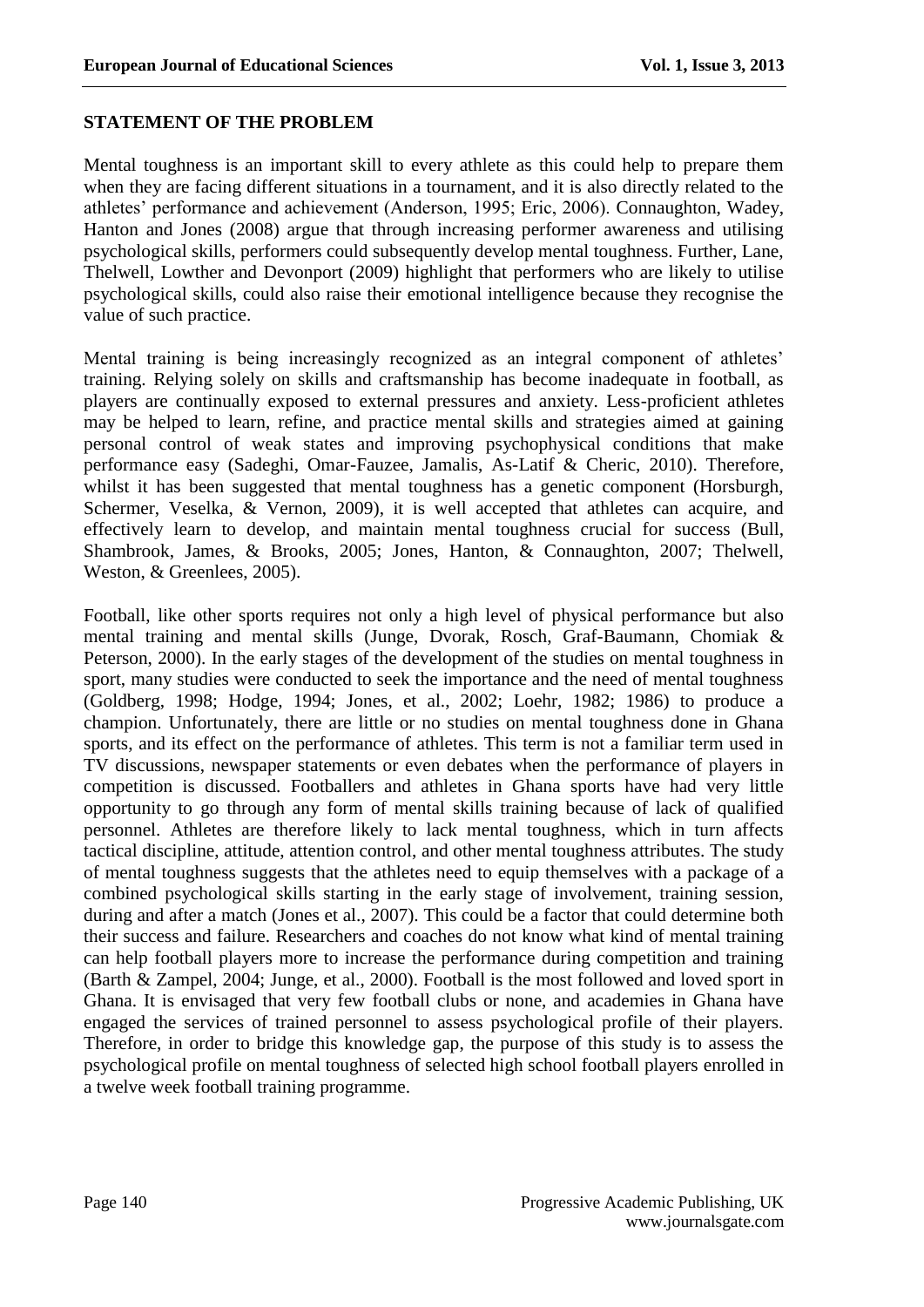### **PURPOSE OF THE STUDY**

Although researchers have found that mental toughness have a better impact on athletes' performance, not many studies in Ghana focus in this area of research. Therefore, in order to explore the mental toughness among football players in high school specifically, the study sought to :

- 1. Assess psychological attributes among selected Senior High School football players
- 2. Identify which psychological attributes among Senior High School football players need further improvement; and
- 3. Suggest psychological interventions that could enhance players' performance

### **RESEARCH QUESTIONS**

In order to further assess mental toughness among selected senior high school football players, the following questions were developed to guide this research:

- 1. What mental toughness attributes are practiced by Senior High School football players?
- 2. What mental toughness attributes need further improvement among Senior High School football players?
- 3. What psychological interventions can help Senior High School football players improve performance?

### **METHODOLOGY**

The research design used was a descriptive survey. This is a scientific method which seeks to ascertain respondents' perspectives or experiences on a specified subject in a predetermined structured manner. It attempts to document the current conditions and attitudes, that is, to describe what exists at that moment (Zikmund, 2003).

# **POPULATION, SAMPLE AND SAMPLING PROCEDURE**

Participants selected from a population of 225 football players from different senior high schools from around the Greater Accra Region of Ghana It was therefore convenient to sample 30 student-players who were enrolled in a 12 week football training programme which took place at a local sports complex. Convenience and purposive sampling techniques were used for the sample obtained in the study. Convenience sampling was used because there was little time available to go from school to school to collect data of football players from different senior high schools. Purposive sampling was used because the main goal was to focus on particular characteristics of the high school population, which will best enable answer, the research questions. The sample consisted of males who ranged from 15 to 16 years of age.

### **INSTRUMENT**

The Psychological Performance Inventory (PPI) questionnaire developed by Loehr (1986) was used in this study to measure mental toughness. This 42 items self-report inventory yields an overall mental toughness score, as well as seven 6-item subscale scores measuring the seven fundamental areas of mental toughness: self-confidence, negative energy control,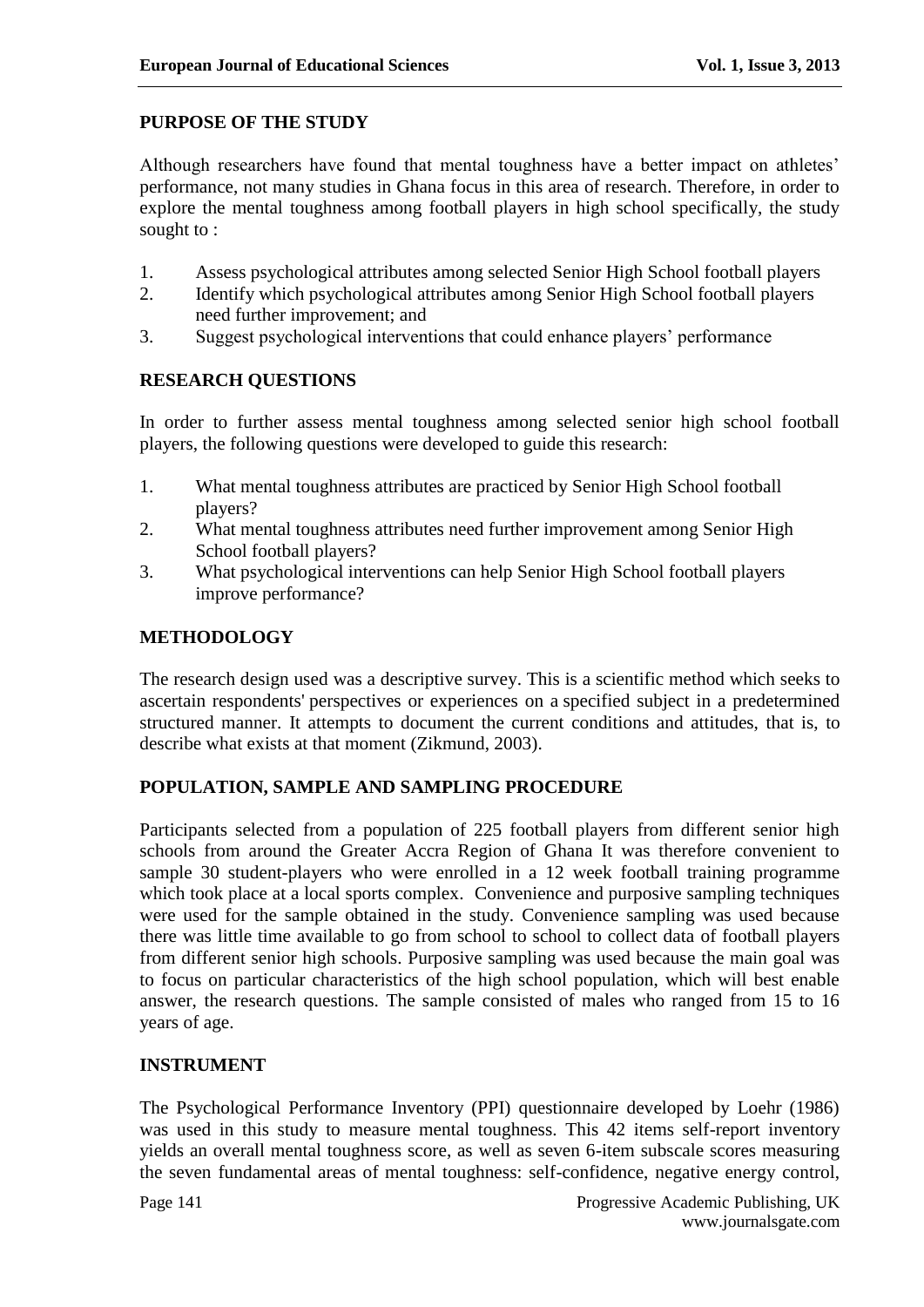attention control, visualization and imagery control level, motivation, positive energy control, and attitude control. Subscale scores range from a low of 6 to a desirable high of 30 and total scores from 42 to 210. Scores were recorded on a five-point Likert scale where 1=Almost always, and 5=Almost never. Previous studies had reported the reliability of the PPI Questionnaire is 0.92 (Loehr, Retert, Brown & Woods, 1992). The PPI was found to be consistent with Cronbach alphas for the seven subscales indicating high reliability (selfconfidence 0.69; negative energy control 0.42; attention control 0.75; visualisation and imagery control 0.82; motivation 0.70; positive energy 0.71; attitude control 0.71). This questionnaire was chosen because PPI is one of the frequently used instruments by researchers (Nicholls, Polman, Levy & Backhouse, 2008). Therefore, this study maintained using the seven factors that was first introduced by Loehr (1986) to measure the measure toughness of the high school football players. The demographic information of the PPI was modified with the inclusions of age, years of the player's football experience, and educational level.

# **DATA COLLECTION PROCEDURE**

The necessary approvals from the organisers of the 12 weeks football training programme were sought. Consent from the coaches and players were also obtained prior to the administration of the instrument, as well as an introduction letter from the University of Applied Management given to the coaches and players. The voluntary participation of the players to complete the instrument was taken as an indication of consent. Before completing the questionnaire, the participants were briefed on the study's aims and methods. An information sheet describing the study and its methods was provided to each of the participants. Participants understood that they could withdraw from the study anytime. Participants were then asked to complete the research questionnaires. There was no time limitation, but the maximum time did not exceed 30 minutes. The aim was that athletes would complete the questionnaires relaxed and precise without the pressure of time limitation in order to increase accuracy and reliability of the answers. The questionnaires were distributed, completed and gathered after their training session.

# **DATA ANALYSIS**

All questionnaires were collected from participants once completed. Scores were recorded on a five-point Likert scale where 1=Almost always, and 5=Almost never. Score on the item of each variable was summed up to determine the level of mental toughness of the football players. An individual that shows a high score reflects that they have a high level of psychological skills and thus having a high level of mental toughness. A high score on the component would also show the important component as a factor of the players' mental toughness. The statistical product and service solution (SPSS) version 16.0 package was used to analyse the data collected. Descriptive statistics of mean, of means standard deviation and profile plot were used for variable description. A profile plot was also used to show the marginal mean of means of the mental toughness factors exhibited by the players.

# **RESULTS AND DISCUSSION**

The data for answering the research questions are presented as results and each of them is discussed in this section. There were 30 respondents with average age of 16 from a mix of high schools in the Greater Accra Region of Ghana. Table 1 shows mean of means and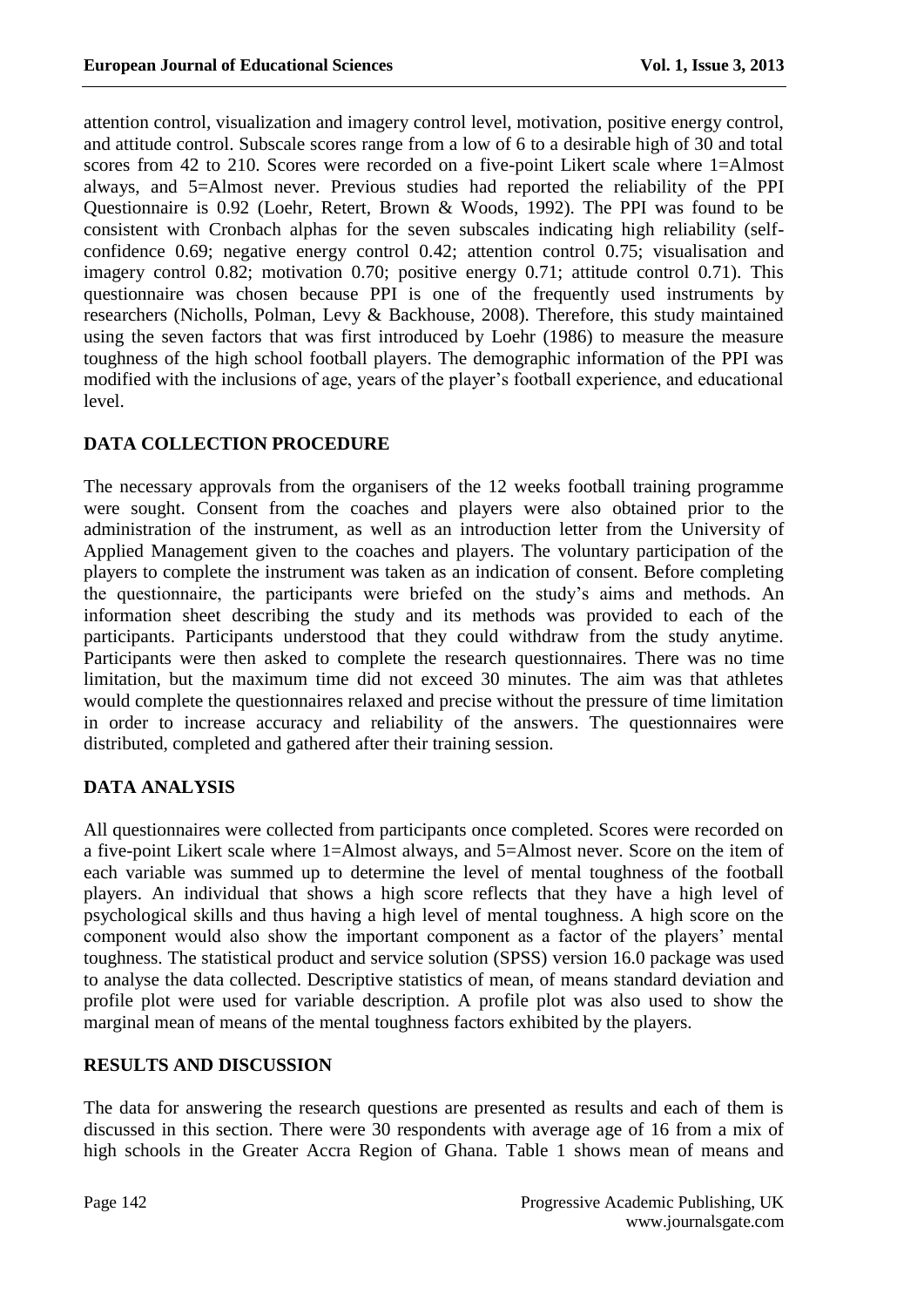standard deviations for each of the mental toughness factors of players while figure1 shows the corresponding profile plot.

| <b>Psychological Requirement</b>           | Mean  | Std. Deviation | $\mathbf N$ |
|--------------------------------------------|-------|----------------|-------------|
| Self Confidence                            | 24.72 | 4.510          | 32          |
| <b>Negative Energy</b>                     | 22.22 | 3.319          | 32          |
| <b>Control of Attention</b>                | 22.03 | 3.780          | 32          |
| Visualization                              | 22.94 | 3.868          | 32          |
| Degree of Motivation                       | 24.28 | 4.552          | 32          |
| Positive Energy                            | 24.28 | 4.401          | 32          |
| <b>Control of Attitude</b><br><b>Total</b> | 24.88 | 4.976          | 32          |
|                                            | 23.62 | 4.322          | 224         |

### **TABLE 1: Mean of means and Standard Deviation of PPI subscales (Profile of Psychological Requirements on Mental Toughness)**

The result for each factor is shown in Table 1. The score of self-confidence as indicated showed that the self confidence level of the football players was the second highest factor out of the seven factors. A mean score of 24.72 was generated. This means that players feel more strongly about the possibility of win and lose, but need more improvement in this area. Negative energy control recorded the second lowest among the mental toughness factors with a mean of 22.22. This indicates that players are not able to control the flow and impact of negative energy in difficult situations. Attentional control was the lowest mental factor shown by the players. The players scored a mean of 22.03. This indicated that players are not able to select the most important information and maintain effective focusing continually.

The results of visualisation and imagery as shown in Table 1 indicate it as the third lowest score by the players. They scored a mean of 22.94. This shows that players are not accurate in imagining competition situations clearly and realistically. The result of motivation shows a mean of 24.28 among players. The same score (24.28) is also shown for positive energy control. These are the third highest scores indicated amongst the players out of the seven factors. This shows that players have a higher desire to succeed, a strong will to follow training schedules, have more patience for pain, and a strong will to satisfy when it comes to their degree of motivation.

In regards to positive energy, their score shows that players are able to transform feelings such as pleasure, joy, and team morale into energy for performance. Attitude control was the highest score achieved by the players. The score was a mean of 24.88. This means that players show good thinking styles and attitude for training, and can transform this positive attitude into positive energy for performance. As indicated in Figure 1, the analysis of the subscales used to assess the mental toughness of the players showed high scores in selfconfidence and control of attitude. Players showed average scores in degree of motivation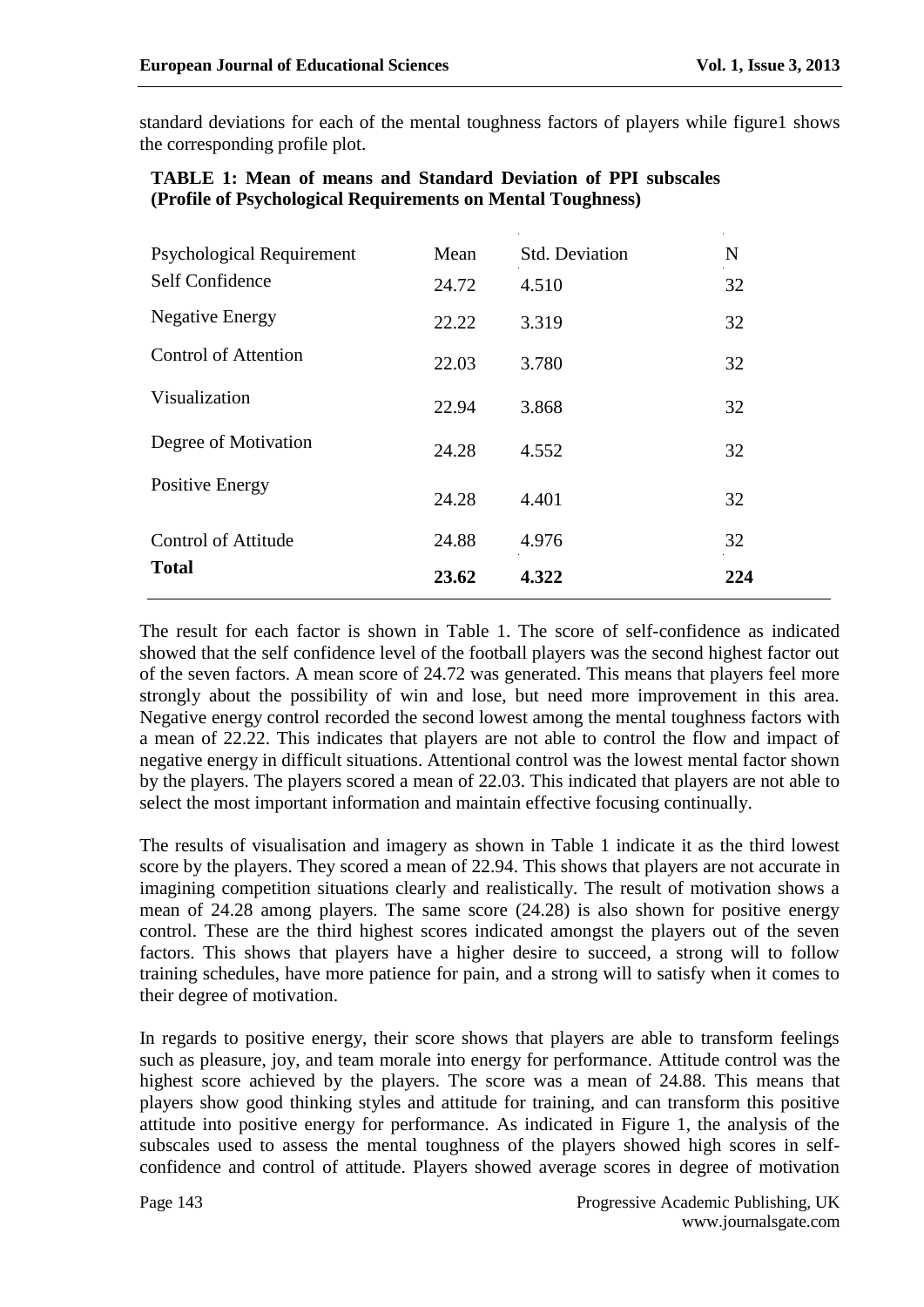and positive energy. However, very low figures were scored for negative energy control, control of attention, and visualisation and imagery. Although these scores varied from high to low, they all fell into the average category of Loehr's (1986) PPI scores of mental strength and weaknesses.

# **FIGURE 1: Profile Plot**



### **Estimated Marginal Means of Total Requirement**

According to Loehr's (1986) PPI scale (Appendix B), out of a total of 30 points, scores between 6 to 19 points are seen as below average, which indicates that special attention is needed. Scores between 20 to 25 points are stated as average, and players are advised to improve, as there is much room for improvement. The highest scores are between 26 to 30 points. This shows that players have an excellent mental strength.

RQ1. What mental toughness attributes are practiced by Senior High School football players?

This study assessed the mental toughness of high school football players and its possible effect on their performance. It was purported to measure the seven factors that were first introduced by Loehr's (1986). The findings show that the level of mental toughness among the football players is average (23.62). Therefore, understanding the relevance of mental toughness in competitive sport in Ghana must be a research focus today. The results are also in tandem with other psychological factors of mental toughness thought to be directly related to athletes in competition (Anderson, 1995; Eric, 2006).Thus, strategies and/or mental training for enhancing all seven factors are needed. The objective of mental training is to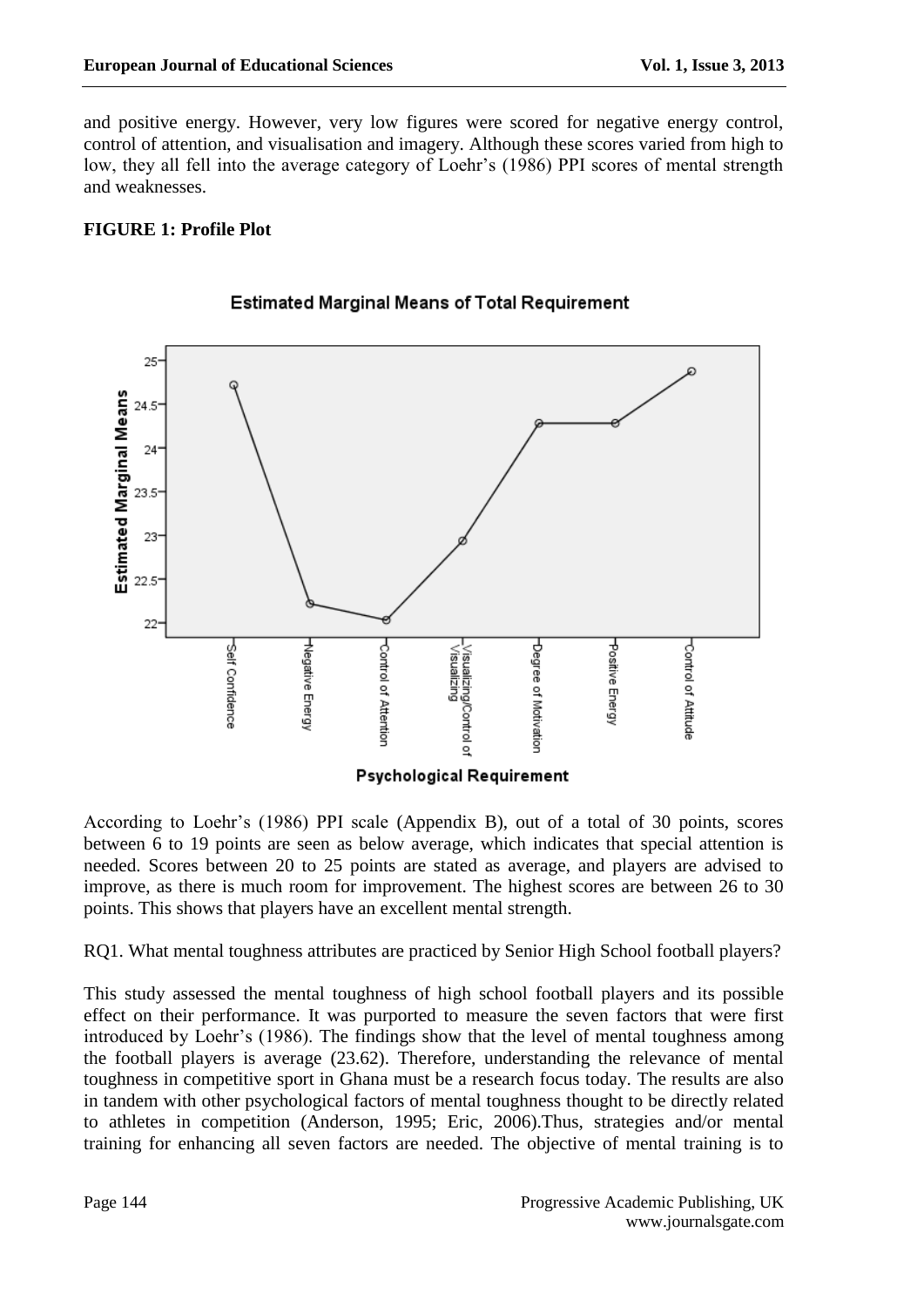assist athletes in the development of mental skills to achieve performance success and personal well-being (Tenenbaum & Eklund, 2007).

RQ2. What mental toughness attributes need further improvement among Senior High School football players?

It was found that control of attitude and self-confidence were the two factors that players scored their highest points. However, results indicate there's room for improvement. Selfconfidence is a critical element during competitions especially when players meet up with strong opponents. The loss of self-confidence can therefore cause low performance by making players perform negatively (Eklund, 1994; Gould, Eklund & Jackson, 1992). In addition, discipline and knowledge is part of self-confident component and it is important to the player. Therefore, with self-confidence a player will be able to maintain his performance and always be ready to upgrade himself. However, knowledge is also an important element in self-confidence because with knowledge, players can utilize their efforts at its optimum. Therefore, in order to enhance their self-confidence, strategies such as enforcement of fitness training, adjustment of goals, positive ways of thinking, implementation of self-assurance and increase of the frequency of training are needed (Robazza & Bortoli, 2007). Also training programs for improving self-confidence need to be developed by coaches. Self-confidence as one of the most important variables related to sport performance (Robazza & Bortoli, 2007) increases perceived ability to emotion management and provides possibility for athlete to control negative emotions more effectively (Besharat & Pourbohlool, 2011).

DeVenzio (1997) also believes that "confidence level mirrors skill level" (p. 91). This view points to the link between skill or previous success, and confidence level. Perhaps, one of the best therapies for low confidence is success. In addition to this technique, O'Connor (1970) suggests that an athlete can also build confidence just by acting confident. He suggests that an athlete should always act as if they are confident even if they are not. In doing so, the athlete does not let on any weaknesses to opponents and can even build up their own confidence (O'Connor, 1970).

As the mean results indicated, players still have room to improve their control of attitude although it was their strongest mental skill amongst the group. Shin and Lee (1994) agreed that attitude control can be affected by coaches' ability or environments, and in order to improve these factors, coaches have to be very careful of their behaviours so that athletes can transform such resources as lifestyle, creative thinking, attitude for training, and team morale into energy for better performance. This is in agreement with the definition of attitude by Allport (1937) which states that attitude is a 'mental state of readiness organised through experience that influences the response of an individual towards any object or situation to which it is related.' Thus attitudes are directed towards attitude objects, which can be places, situations and the behaviour of other people. Coaches must then be able to give positive reinforcement and reward successful performance as one of the means of enhancing positive attitude.

RQ3. What psychological interventions can help Senior High School football players improve performance?

In general, weaknesses in the psychological factors are identified through this study. More specifically, players showed a lower control of attention, negative energy control and visualisation and imagery ability. In order to exhibit expertise in sport, athletes must learn to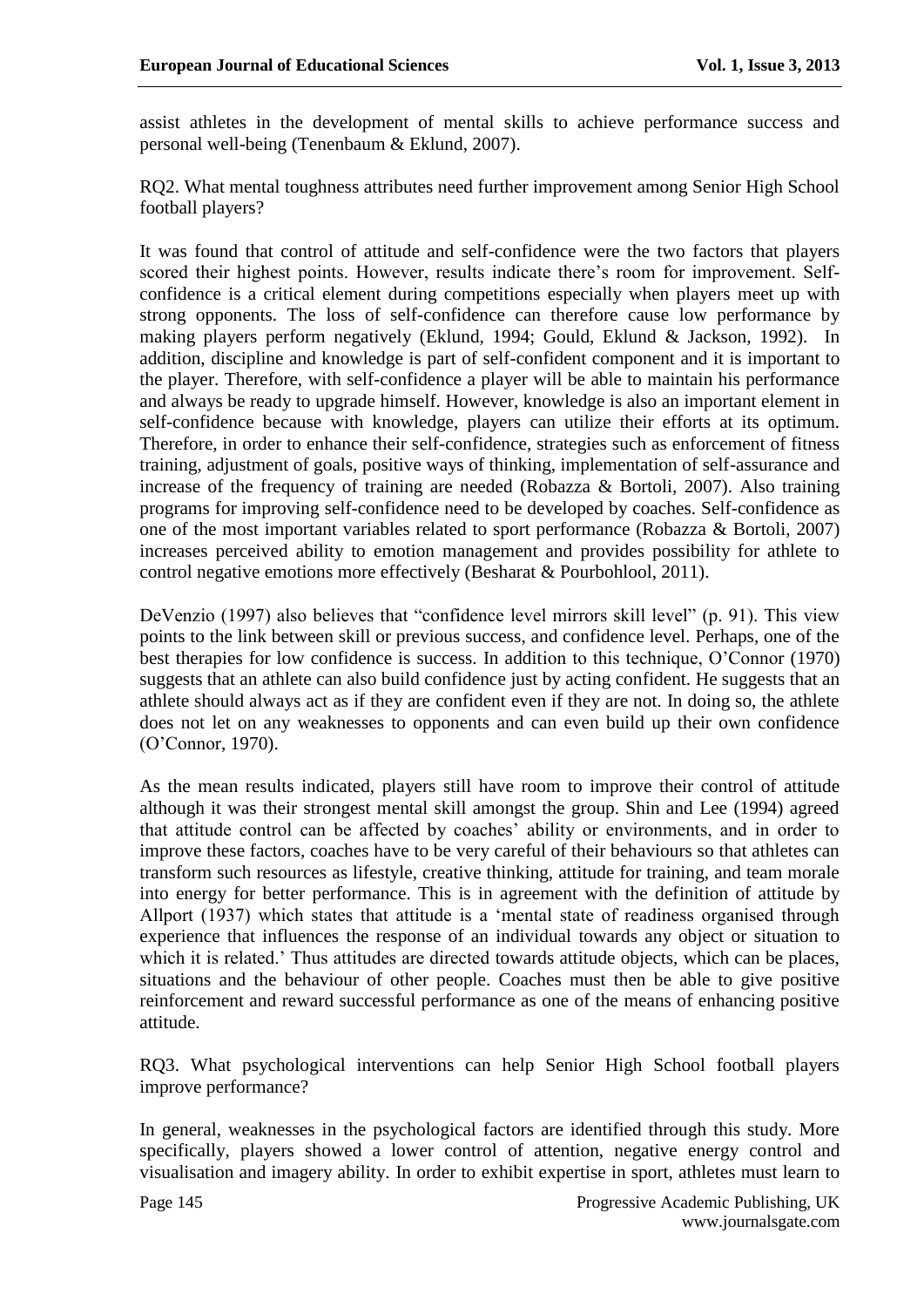search the visual display and pick out relevant task-specific information, whilst ignoring other irrelevant environmental stimuli that could interfere with task execution (Williams, Davids & Williams, 1999). Mentally tough athletes are able to focus on the execution of the task whilst blocking out or not being adversely affected by distractions. To improve attentional control ability, both behavioural and cognitive strategies can be used. Behavioural techniques include game simulation activities and practising under unfavourable conditions. Cognitive methods which can be used are remaining focused in the present, and shifting attention appropriately (Weinberg & Gould, 1999). Morris and Summers (1995) presume that in using a game simulation strategy, when athletes have been practising in an environment close to their race settings, they will have enhanced coping strategies for the real race. The closer the practice sessions resemble that actual race, the better the effect. Secondly, the more an athlete practices under unfavourable condition and with distractions present, the better prepared he is to deal with them during an actual race (Weinberg & Gould, 1999). The cognitive method of remaining focused in the present helps with concentration, and forces a focused concentration throughout a race (Weinberg & Gould, 1999). Learning to also shift attention helps an athlete to shift focus across internal-external and broad-narrow dimension (Weinberg & Gould, 1999). When an athlete makes an error, he should use it as an opportunity to learn. Quickly analyse why the mistake was made and mentally rehearse the way it should be done correctly (Morris & Summers, 1995).

According to Nideffer (1979) we as humans, can have different attentional styles: depicted as internal, external, broad, or narrow. Nideffer's theory suggests that each person possesses a unique style of attending to environmental stimuli, and that task performance is a function of the compatibility between the person's attentional style and the attentional demands of the task. The important issue in identifying mentally tough athletes is their level of attentional control at the height of adversity. That is, how well they can shift and/or maintain attention as the situation demands (Jones et al, 2002). The ability to direct and sustain a non-distractible focus of attention is widely observed in and cited by athletes as a mental skill critical to performance (De Francesco & Burke, 1997; Greenleaf et al., 2001). Athletes' attention focusing skills have been identified by coaches as the most important mental skill needed in sport (Gould, Medbery, Damarijan,& Lauer, 1999).

A low control of negative energy means that the possibility of getting anxious very easily is big. It also means that the ability to handle crisis rationally and wisely is low. So, negative feelings, such as anger, fear and anxiety will contribute to stress and increase pressure among players. And if players cannot control this situation and if the situation is being exploited, it becomes a problem which affects a player's performance (Bull et al, 2005). Thus, strategies such as muscle relaxation training, meditation, thinking control training need to be employed in order to enhance negative energy control ability (Meyers, Scheleser, & Okwumabua, 1982; Holm, Beckwith, Ehole & Tinius, 1996). Research findings have also revealed that athlete's self-confidence moderates negative experienced emotions in sport competition and helps continuity of managing and controlling situation during the match (Hanton & Connaughton, 2002; Robazza & Bortoli, 2007). The ability to moderate negative emotions and control situations during a match helps athletes to rule over the game, and allows them to put into action their skills, and gain more desirable consequences. Identifying with previous research, elite coaches also identified emotional control and management of nervousness and tension as the biggest mental training need for athletes (Grove & Hanrahan, 1988).

Visualisation and Imagery control allows a player imagine competition situations clearly and realistically. It is related to the high performance level of athletes (White & Hardy, 1998).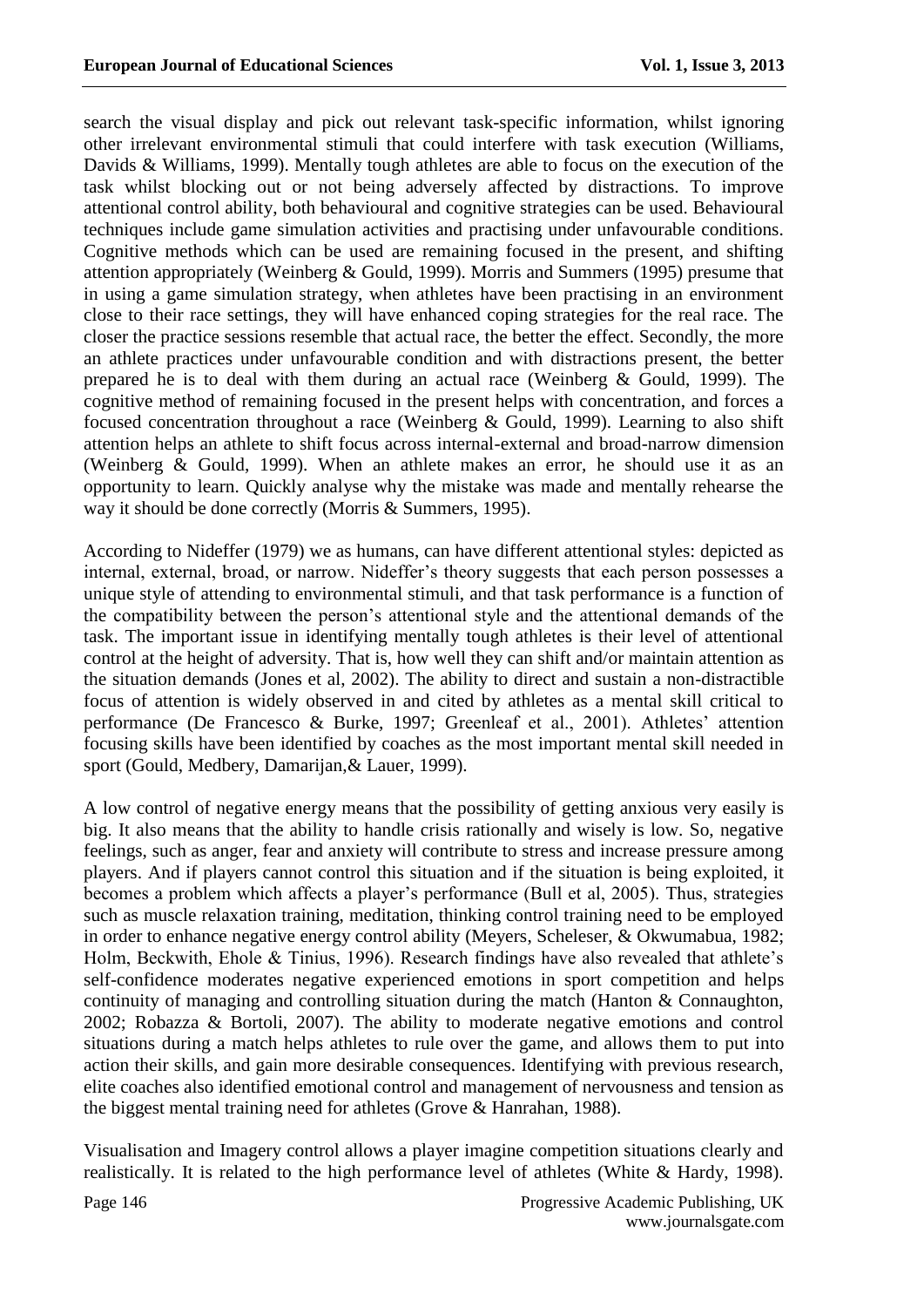According to Weinberg and Gould (1999), imagery can be used before and after practice and competitions. Before practice, an athlete must visualize the skills and routines they will be executing. After practice, the athlete must review the strategies they worked on. They suggested that as the sensations of the movements will still be fresh in their minds, it can improve imagery. Weinberg and Gould (1999), also stated imagery before a competition helps refine actions and reactions, and when used after a competition, the athlete gets a good image of the things that were done well. To use imagery effectively, most athletes need training that is based on information about hoe imagery works, under which conditions it works best, and how personal factors may affect the process. However, despite continued increases in imagery use by athletes, much of its potential for application in sport remains to be discovered, for several reasons (Morris, Spittle & Watt, 2005). One explanation is that research on imagery in sport, particularly on how it works, has been limited. Such research is not attractive because imagery is an internal thought process that cannot be measured directly (Morris, Spittle & Watt, 2005).

Motivation and positive energy recorded the same level amongst the football players. Athletes must have something that motivates them to continually push their bodies, and come back from whatever struggles or setbacks they may experience along the way. This motivation may come intrinsically or extrinsically. Research has shown the link between extremely high levels of motivation and the achievement of elite status (Hardy & Parfit, 1994; Mahoney, Gabriel & Perkins, 1987; Orlick & Partington, 1988). There are a number of athletes who have the skills to succeed, but very few who have the motivational drive to do what it takes to succeed. In light of this, it appears that intrinsic motivation may be the greater determinant of achieving success in sports. This view is supported by several research studies (Hardy & Parfit, 1994; Mahoney et al., 1987; Orlick & Partington, 1988). To achieve an elite level in sport, an athlete must have the motivation to train hard on a daily basis and to overcome any obstacles or setbacks that they might face in reaching or maintaining that level of performance.

Positive energy is very critical before any game to which help boost athletes' confident level and performance as it creates an enjoyable and team cohesiveness. With positive condition, naturally the negative feelings such as anxiety and arousal will not be felt (Omar-Fauzee et al, 2012). Emotions influence subcomponents of sport performance including perception, attention, memory, decision-making and judgement (Forgas, 1995; Isen, 1993). When people experience positive energy, they broaden their attention, which fosters openness, flexibility and an efficient integration of information (Carver, 2003; Derryberry & Tucker, 1994; Fredrickson, 2001). Positive emotions are associated with many attributes, characteristics, and behaviours such as optimism, resilience, self-belief, self-esteem, commitment, control, challenge, concentration, attentional control, overcoming adversity, intrinsic motivation, internal locus of control and decision making (Jones, Meijen, McCarthy and Sheffield, 2009; Tugade, Fredrickson, & Feldman-Barrett, 2004; Vast, Young, & Thomas 2010).

In conclusion, because PST programmes involve assisting athletes in the improvement of multiple psychological skills, these programs have a distinct advantage over programmes designed only to improve an athlete's ability in one area. In general, it is essential to first educate players on the idea of PST. Next, the programme should be grounded in a sound PST model that will help direct and focus the methods and strategies to be employed. Subsequently, the needs of the players and the demands of the sport should be assessed and considered when deciding on the mental training elements to focus on. Finally, the practice and competition environments should engage the players in active learning of mental skills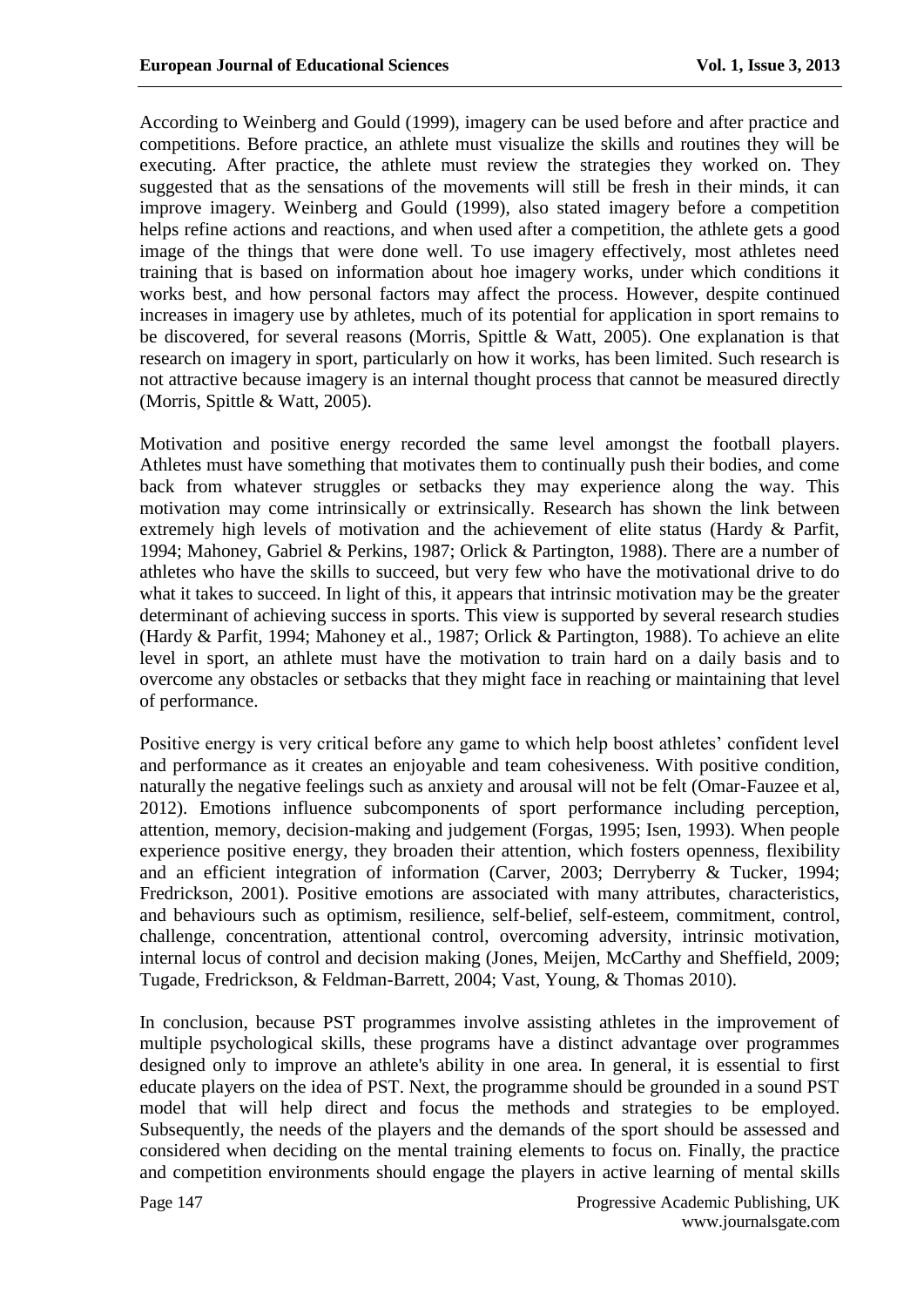by allowing them to direct and reflect upon their own learning through meaningful exercises and examples that accommodate their individual learning styles and engage them in opportunities to share their experiences. A greater understanding of the psychological needs and demands of players would therefore offer coaches the opportunity to provide better support and advice to individual players. This ought to enhance the players' overall development.

### **RECOMMENDATIONS**

On the basis of the findings the following recommendations are made to improve and strengthen senior high school football players' psychological mental toughness. There is the need for attention, most notably relating to mental skills training and intervention. Also, examining differences between players performing at a range of levels, and in a wide variety of sports and physical activities, as well as noting changes in participants' responses across different situations, will help to promote understanding of both mental toughness and quality of athletic performance. Further research should concentrate on using applied settings and actual competition to assess these mental skills. In relation to the development of mental toughness, much more work is needed to determine the effects of environmental manipulations and skills training approaches to developing this important construct.

# **REFERENCES**

- Anderson, D. (1995). *Mental strategies of football quarterbacks for training and competition.* M.Sc. dissertation, University of Ottawa, Canada. Retrieved October 28, 2011, from Dissertations & Theses: Full Text database.
- Barth, K. & Zempel, U. (2004). *Training soccer.* Oxford: Meyer and Meyer Sport.
- Besharat, M.A. & Pourbohlool, S. (2011). Moderating Effects of Self-Confidence and Sport Self-Efficacy on the Relationship between Competitive Anxiety and Sport Performance. *Scientific Research, Psychology 2011. Vol.2,* No.7, 760-765.
- Bull, S., & Shambrook, C. (2004). *Soccer, the mind game. Seven steps to achieving mental toughness*. Reedswaid publishing, USA.
- Bull, S., Shambrook, C., James, W., & Brooks, J. (2005). Towards an understanding of mental toughness in elite English cricketers. *Journal of Applied Sport Psychology, 17, 209-227.*
- Carver, C.S. (2003). Pleasure as a sign you can attend to something else: Placing positive feelings within a general model of affect. *Cognition and Emotion*, *17*, 241- 261.
- Connaughton, D., Wadey, R., Hanton, S., & Jones, G. (2008). The development and maintenance of mental toughness: Perceptions of elite performers. *Journal of Sport Sciences*, *26*(1), 83-95.
- Coulter, T. J., Mallett, C. J., & Gucciardi, D. F. (2010). Understanding mental toughness in Australian soccer: perceptions of players, parents, and coaches. *Journal of sports sciences, 28*(7), 699-716.
- Dalloway, M. (2008). *Peak performance information.* Retrieved February 20, 2012, from [http://www.performance-media.com/peakqualities.php.](http://www.performance-media.com/peakqualities.php)
- DeFrancesco, C., & Burke, K. L. (1997). Performance enhancement strategies used in a professional tennis tournament. *International Journal of Sport Psychology, 28,* 185- 195.
- Derryberry, D., & Tucker, D.M. (1994). Motivating the focus of attention. In P.M.Niedenthal & S. Kitayama (Eds.), *The heart's eye: Emotional influences*

*in perception and attention,* (pp. 167-196). San Diego, CA: Academic Press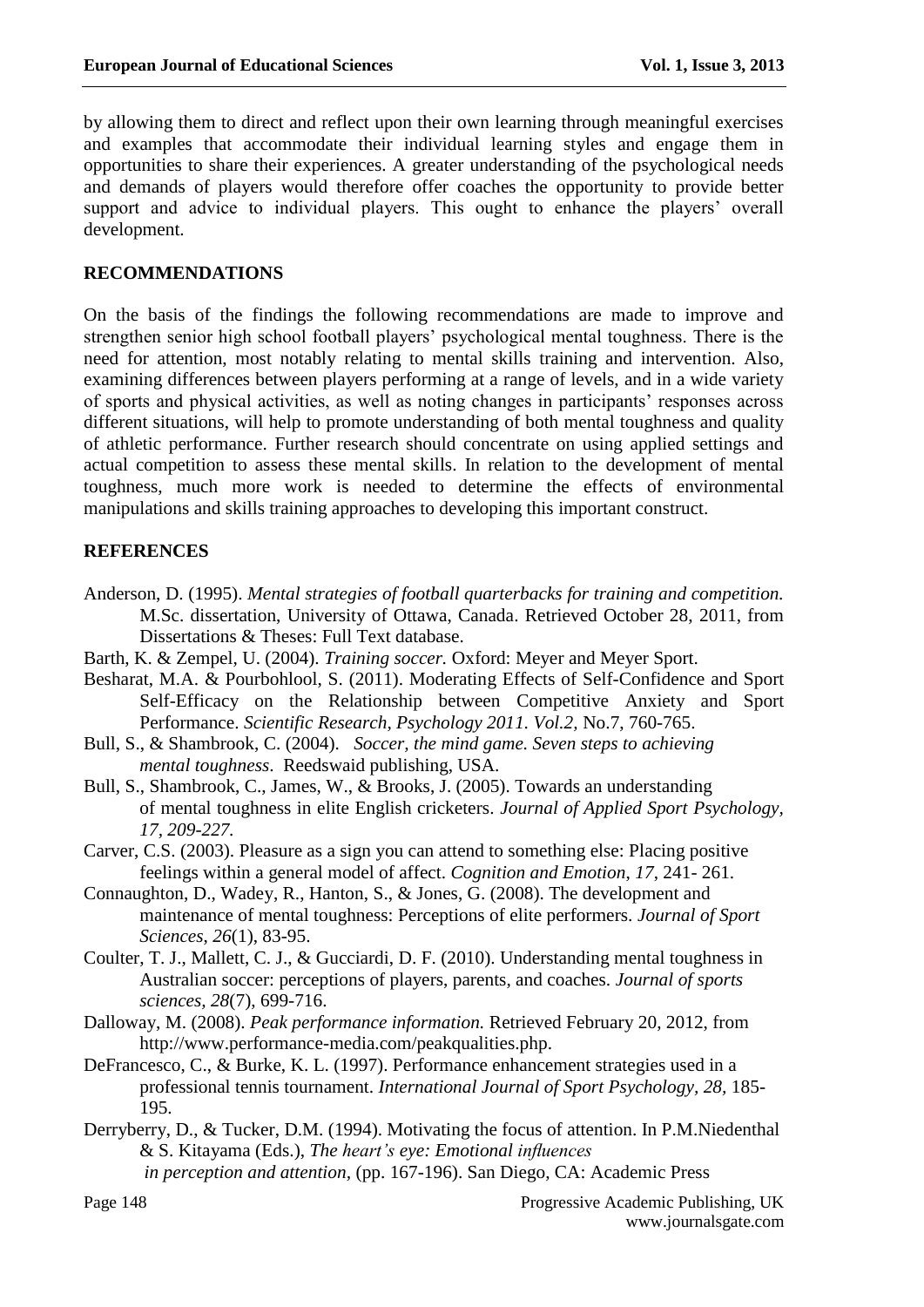- DeVenzio, D. (1997). *Think like a Champion.* Charlotte, North Carolina: The Fool Court Press.
- Eklund, R.C. (1994). A season-long investigation of competitive cognition in collegiate wrestlers. *Research Quarterly for Exercise and Sport, 65*, 165-183.
- Eric, A. (2006). *Mental skills use in junior golfers*. M. S. Dissertation, California States University, Fullerton, United States – California. Retrieved March 13, 2008, from ProQuest Digital Dissertations database.
- Forgas, J.P. (1995). Mood and judgment: The affect infusion model (AIM). *Psychological Review, 17*, 39- 66.
- Fredrickson, B.L. (2001). The role of positive emotions in positive psychology. The broadenand-build theory of positive emotions. *The American Psychologist, 56,* 218–226.
- Gould, D., Hodge, K., Peterson, K. & Petlichkoff, L. (1987) Psychological foundations of coaching: Similarities and differences among intercollegiate wrestling coaches. *Sport Psychologist 1*, 293-308.
- Gould, D., Eklund, R. C., & Jackson, S.A (1992a). 1988 U.S. Olympic wrestling excellence: Pt. I. Mental preparation, precompetitive cognition, and affect*. Sport Psychologist, 6, 383-402.*
- Gould, D., Medbery, R., Damarjian, N., & Lauer, L. (1999*).* A survey of mental skills training knowledge, opinions, and practices of junior tennis coaches. *Journal of Applied Sport Psychology, 11,* 28-50.
- Greenleaf, C., Gould, D., & Dieffenbach, K. (2001). Factors influencing Olympic performance: Interviews with Atlanta and Nagano U.S Olympians. *Journal of Applied Sport Psychology, 13,* 154-184.
- Goldberg, A.S. (1998). *Sport slump busting: 10 steps to mental toughness and peak performance*. Champaign, IL: Human Kinetics.
- Grove, J. R., & Hanrahan, S. J. (1988). *Perceptions of mental training needs by elite field hockey players and their coaches.* Sport Psychologist, 2, 222-230.
- Gucciardi, D., Gordon, S., & Dimmock, J. (2007). *Multisource ratings of mental 24 toughness among youth-aged Australian footballers: A preliminary examination.*  Poster session presentation at the 12th European Congress of Sport Psychology, Sport and Exercise Psychology: Bridges between disciplines and cultures, Halkidiki, Greece.
- Gucciardi, D. F., & Gordon, S. (2009*).* Development and preliminary validation of the Cricket Mental Toughness Inventory (CMTI). *Journal of Sports Sciences, 27*(12).
- Hanton, S., & Connaughton, D. (2002). Perceived control of anxiety and its relationship with self-confidence performance: A qualitative explanation. *Research Quarterly for Exercise and Sport, 73,* 87-97.
- Hardy, L., & Parfitt, C.G. (1994). The development of a model for the provision of psychological support to a national squad. *The Sport Psychologist. 8*, 126-142.
- Hodge, K. (1994). Mental toughness in sport: Lessons for life: The pursuit of personal excellence. *Journal of Physical Education New Zealand* 27, 12-16.
- Holm, J. E., Beckwith, B.E., Ehde, D. M., & Tinius, T. P. (1996*).* Cognitive behavioural interventions for improving performance in competitive athletes: A controlled treatment outcome study. *International Journal of Sport Psychology, 27*, 463-475.
- Horsburgh, V. A., Schermer, J. A., Veselka, L., & Vernon, P. A. (2009). A behavioural genetic study of mental toughness and personality. *Personality and Individual Differences, 46*, 100–105.
- Isen, A.M. (1993). Positive affect and decision making. In M. Lewis & J. Haviland (Eds.), *Handbook of emotions* (pp. 261-278). New York: Guilford Press.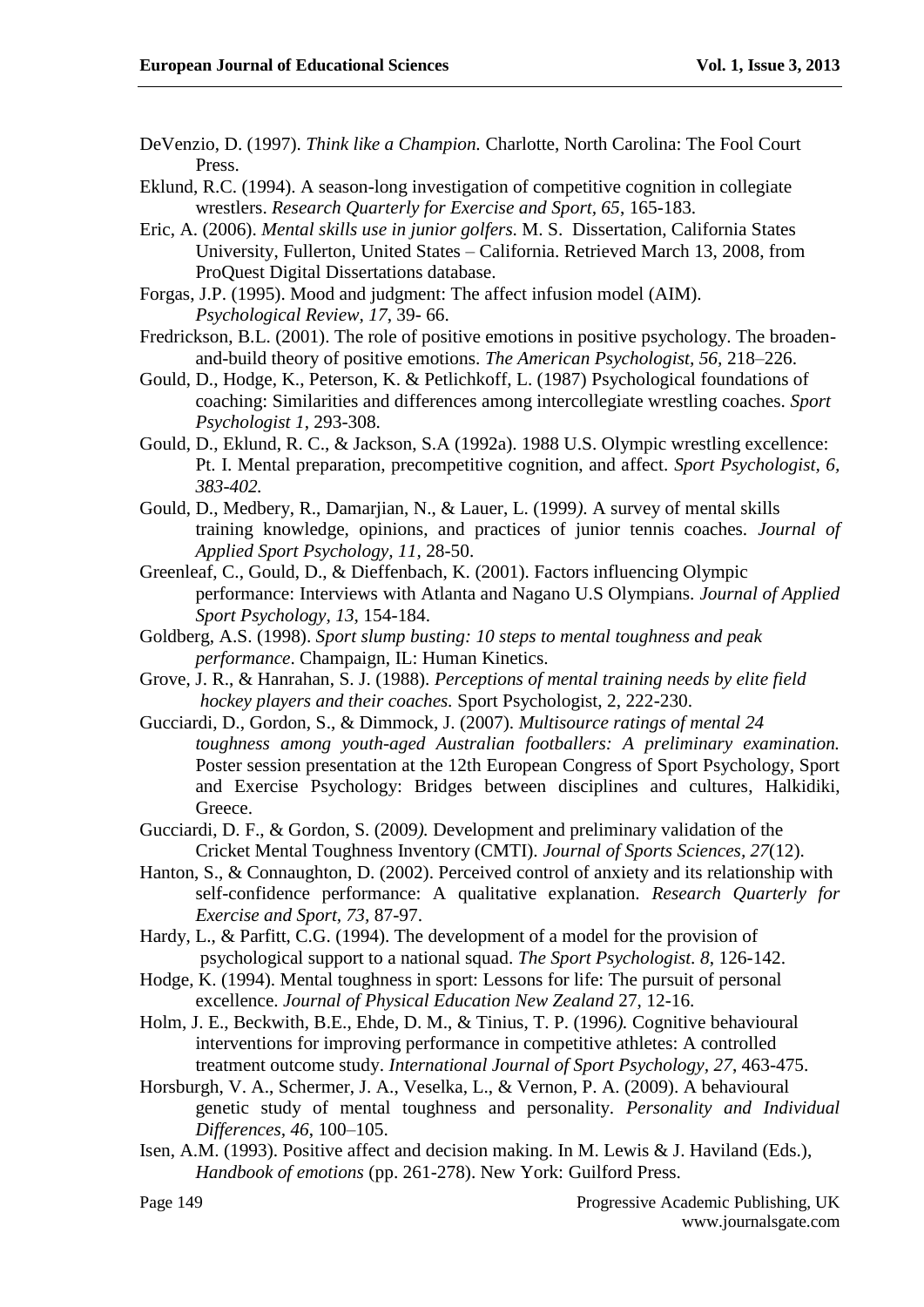- Isen, A.M. (1993). Positive affect and decision making. In M. Lewis & J. Haviland (Eds.), *Handbook of emotions* (pp. 261-278). New York: Guilford Press.
- Jones, G., Hanton, S., & Connaughton, D. (2007). A framework of mental toughness in 10 the world's best performers. *The Sport Psychologist, 21*, 243-264.
- Jones, G., Hanton, S., & Connaugton, D. (2002). What is this thing called mental toughness? An investigation of 10 elite performers. Journal of Applied Sport Psychology, 14,(3), 205-218.
- Jones, M., Meijen, C., McCarthy, P.J., & Sheffield, D. (2009). A theory of challenge and threat states in athletes. *International Review of Sport and Exercise Psychology*, *2*, 161-180.
- Junge, A., Dvorak, J., Rosch, D., Graf-Baumann, T., Chomiak, J. & Peterson, L. (2000). Psychological and sport-specific characteristics of football players. *The American Journal of Sports Medicine, 28.*
- Lane, A.M., Thelwell, R., Lowther, J., & Devonport, T. (2009). Relationships between emotional intelligence and psychological skills among athletes. *Social Behaviour and Personality: An International Journal, 37,*195-202.
- Lefkowits, J., & McDuff, D. R. (2002). *Mental toughness training manual fobaseball/softball players.* Retrieved June 18, 2008, from <http://www.mdsports.net/docs/mentalskillsbaseball.pdf>
- Loehr. J. E. (1982). Athletic excellence: Mental toughness training for sports. New York: Forum.
- Loehr, J.E. (1986) *Mental toughness training for sports: Achieving athletic excellence.*  Lexington, MA: Stephen Greene Press.
- Loehr, J.E., Retert, E.P., Brown, S.W. & Woods, R.B. (1992). *The development of two instruments to assess mental toughness in tennis.* Paper presented at the American College of Sports Medicine Conference, Dallas, Texas.
- Loehr, J. E. (1995). *The new toughness training for sports.* New York: Penguin.
- Mahoney, M., Gabriel, T., & Perkins, S. (1987). Psychological skills and exceptional athletic performance. *The Sport Psychologist, 1*,181-199.
- Meyers, A. W., Scheleser, R., & Okwumabua, T. M. (1982). A cognitive behavioural intervention for improving basketball performance. *Research Quarterly for Exercise and Sport, 53*, 344-347.
- Morris, T. & Summers, J. (1995). Sport Psychology: Theory, applications and issues. New York: Wiley & Sons.
- Middleton, S.C., Marsh, H.M., Martin, A.J., Richards, G.E. & Perry, C. (2005) Discovering mental toughness: A qualitative study of mental toughness in elite athletes. *Psychology Today 22*, 60-72.
- Morris, T., Spittle, M., & Watt, A. (2005). *Imagery in Sport.* Champaign, IL: Human Kinetics.
- Nicholls, A. R., Polman, R. C., Levy, A. R., & Backhouse, S. H. (2008). Mental toughness, optimism, and coping among athletes. *Personality & Individual Differences, 44,* 1182-1192.
- Nideffer, R.M. (1979). The role of attention in optimal athletic performance. In P. Klavora & J.V. Daniel (Eds.), *Coach, athlete, and the sport psychologist.* Champaign, IL: Human Kinetics.
- Norris, E.K. (1999). *Epistemologies of champions: A discursive analysis of champions' retrospective attributes; Looking back and looking within*. Michigan: Michigan University Microfilms International.